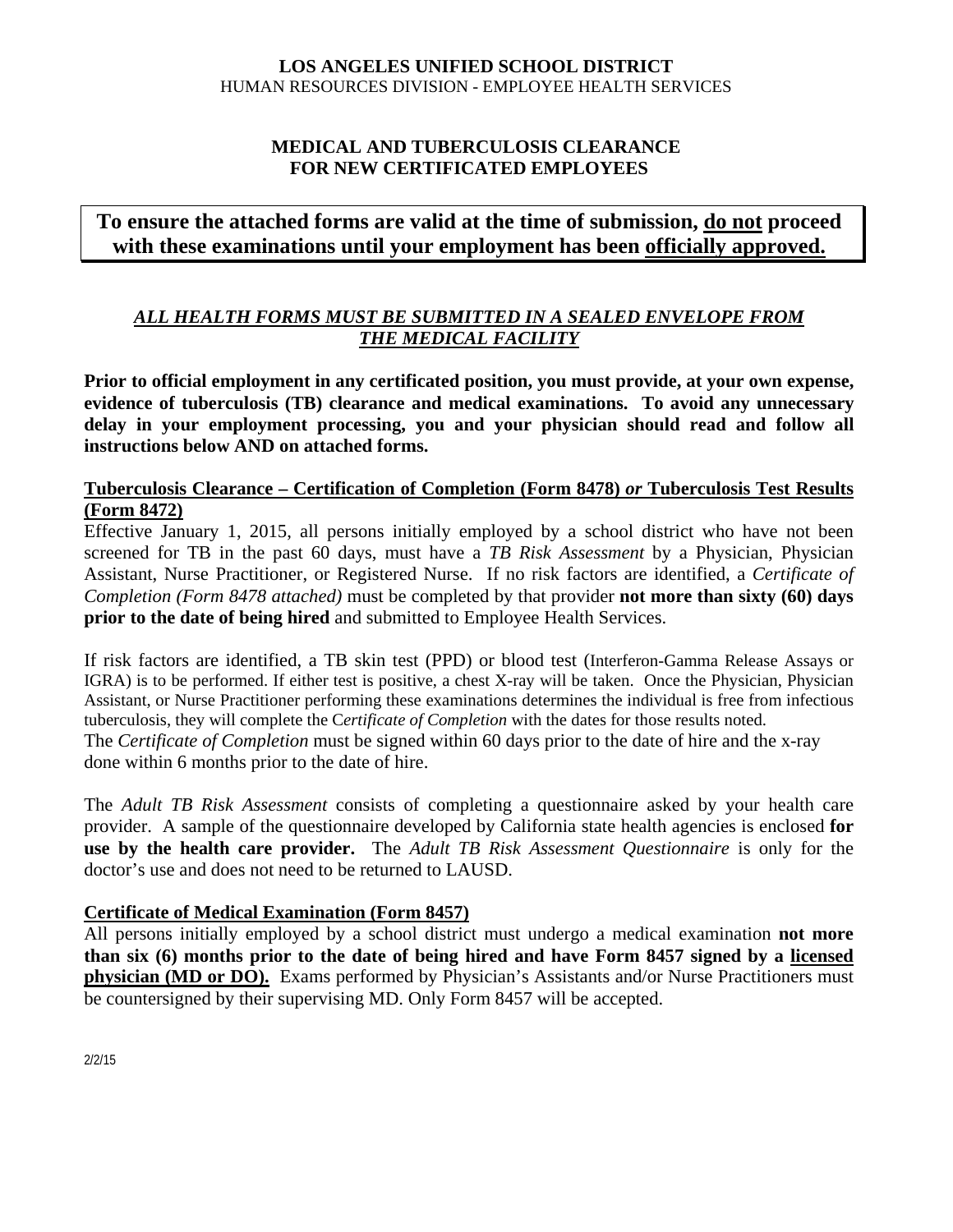#### **LOS ANGELES UNIFIED SCHOOL DISTRICT**

Human Resources Division

Employee Health Services

# **CERTIFICATE OF MEDICAL EXAMINATION**

|              | <b>Personal Information (Please Print)</b>            |                               |                                                                         |                             |                                                                                                             |            |                                                                                                                                                                                                                                                                                                                                                                                                                                                                                                                                                                                                                                                                                                                                                                                                                                                                            |  |
|--------------|-------------------------------------------------------|-------------------------------|-------------------------------------------------------------------------|-----------------------------|-------------------------------------------------------------------------------------------------------------|------------|----------------------------------------------------------------------------------------------------------------------------------------------------------------------------------------------------------------------------------------------------------------------------------------------------------------------------------------------------------------------------------------------------------------------------------------------------------------------------------------------------------------------------------------------------------------------------------------------------------------------------------------------------------------------------------------------------------------------------------------------------------------------------------------------------------------------------------------------------------------------------|--|
|              |                                                       |                               |                                                                         |                             |                                                                                                             |            |                                                                                                                                                                                                                                                                                                                                                                                                                                                                                                                                                                                                                                                                                                                                                                                                                                                                            |  |
| Last Name    |                                                       |                               | <b>First Name</b>                                                       |                             |                                                                                                             | M.I.       | Social Security Number                                                                                                                                                                                                                                                                                                                                                                                                                                                                                                                                                                                                                                                                                                                                                                                                                                                     |  |
| Home Address |                                                       |                               | City                                                                    |                             | State                                                                                                       | Zip        | Employee Number (if applicable)                                                                                                                                                                                                                                                                                                                                                                                                                                                                                                                                                                                                                                                                                                                                                                                                                                            |  |
| Phone Number |                                                       | Cell Number                   |                                                                         |                             | Email                                                                                                       |            | Birthday (mm/dd/yyyy)                                                                                                                                                                                                                                                                                                                                                                                                                                                                                                                                                                                                                                                                                                                                                                                                                                                      |  |
| Position:    | Π<br>District Intern                                  | <b>Early Education</b>        | $K-12$<br>Substitute                                                    |                             | <b>Adult Education</b><br>Other:                                                                            |            |                                                                                                                                                                                                                                                                                                                                                                                                                                                                                                                                                                                                                                                                                                                                                                                                                                                                            |  |
|              | reproductive services.                                |                               |                                                                         |                             |                                                                                                             |            | The Genetic Nondiscrimination Act of 2008 (GINA) prohibits employers and other entities covered by GINA Title II from requesting, or requiring, genetic information<br>of an individual or family member of the individual, except as specifically allowed by this law. To comply with this law, we are asking that you not provide any genetic<br>information when responding to this request for medical information. "Genetic information," as defined by GINA, includes an individual's family medical history, the<br>results of an individual's or family member's genetic tests, the fact that an individual or an individual's family member sought or received genetic services, and genetic<br>information of a fetus carried by an individual or an individual's family member or an embryo lawfully held by an individual or family member receiving assistive |  |
|              |                                                       |                               |                                                                         |                             | TO BE COMPLETED BY A LICENSED PHYSICIAN ONLY (M.D. or D.O.)                                                 |            |                                                                                                                                                                                                                                                                                                                                                                                                                                                                                                                                                                                                                                                                                                                                                                                                                                                                            |  |
|              | D.O., and further certify the following:              |                               |                                                                         |                             |                                                                                                             |            | On the basis of the patient's medical history and medical examination performed on him/her, I certify that this individual is free from any<br>disabling disease unfitting him/her to instruct or associate with children. I hereby certify I am licensed to practice as a physician, M.D. OR                                                                                                                                                                                                                                                                                                                                                                                                                                                                                                                                                                              |  |
|              |                                                       |                               | Will this individual be a danger to self or others, including children? |                             |                                                                                                             | $\Box$ Yes | $\Box$ No                                                                                                                                                                                                                                                                                                                                                                                                                                                                                                                                                                                                                                                                                                                                                                                                                                                                  |  |
|              | the danger to self or others? If so, please describe: |                               |                                                                         |                             |                                                                                                             |            | the individual to perform the essential functions of the job, allow the individual to work safely with children and coworkers, and/or mitigate                                                                                                                                                                                                                                                                                                                                                                                                                                                                                                                                                                                                                                                                                                                             |  |
|              |                                                       |                               |                                                                         |                             |                                                                                                             |            |                                                                                                                                                                                                                                                                                                                                                                                                                                                                                                                                                                                                                                                                                                                                                                                                                                                                            |  |
|              |                                                       | Printed Name of M.D. OR D.O.  |                                                                         | <b>State License Number</b> |                                                                                                             |            | <b>Stamp AND Phone Number</b>                                                                                                                                                                                                                                                                                                                                                                                                                                                                                                                                                                                                                                                                                                                                                                                                                                              |  |
|              |                                                       | <b>Signature of Physician</b> |                                                                         | <b>Today's Date</b>         |                                                                                                             |            | <b>Date of Examination</b>                                                                                                                                                                                                                                                                                                                                                                                                                                                                                                                                                                                                                                                                                                                                                                                                                                                 |  |
|              |                                                       |                               |                                                                         |                             |                                                                                                             |            |                                                                                                                                                                                                                                                                                                                                                                                                                                                                                                                                                                                                                                                                                                                                                                                                                                                                            |  |
|              |                                                       |                               |                                                                         |                             | Certificate of Medical Examination and acknowledge they are truthful and do not contain any omissions.      |            | declare I have reviewed the above information and I attest to the accuracy of the<br>information I provided to my medical practitioner as set forth herein above. I have reviewed all the questions and answers provided on this                                                                                                                                                                                                                                                                                                                                                                                                                                                                                                                                                                                                                                           |  |
| CANDIDATE    |                                                       |                               |                                                                         |                             |                                                                                                             |            | Additionally, I understand, and I am fully aware (1) this examination must be conducted <b>not more than six (0) invited proof</b> we being merric (2) any incomplete and/or inaccurate information regarding my medical history ma<br>, California, I declare                                                                                                                                                                                                                                                                                                                                                                                                                                                                                                                                                                                                             |  |
|              |                                                       |                               |                                                                         |                             | Executed this day of day of the laws of the State of California that the foregoing is true and correct.     |            |                                                                                                                                                                                                                                                                                                                                                                                                                                                                                                                                                                                                                                                                                                                                                                                                                                                                            |  |
|              |                                                       |                               |                                                                         |                             |                                                                                                             |            |                                                                                                                                                                                                                                                                                                                                                                                                                                                                                                                                                                                                                                                                                                                                                                                                                                                                            |  |
|              |                                                       |                               |                                                                         |                             |                                                                                                             |            | Signature                                                                                                                                                                                                                                                                                                                                                                                                                                                                                                                                                                                                                                                                                                                                                                                                                                                                  |  |
|              |                                                       |                               |                                                                         |                             | CANDIDATE MUST SUBMIT ORIGINAL IN A SEALED ENVELOPE<br>WITH A STAMP FROM THE MEDICAL FACILITY IN PERSON TO: |            | FOR DISTRICT USE ONLY                                                                                                                                                                                                                                                                                                                                                                                                                                                                                                                                                                                                                                                                                                                                                                                                                                                      |  |
|              | Los Angeles Unified School District                   |                               |                                                                         |                             |                                                                                                             |            |                                                                                                                                                                                                                                                                                                                                                                                                                                                                                                                                                                                                                                                                                                                                                                                                                                                                            |  |
|              | <b>Employee Health Services</b>                       |                               | 333 S. Beaudry Ave., 14 <sup>th</sup> Floor, Room 110                   |                             |                                                                                                             |            |                                                                                                                                                                                                                                                                                                                                                                                                                                                                                                                                                                                                                                                                                                                                                                                                                                                                            |  |

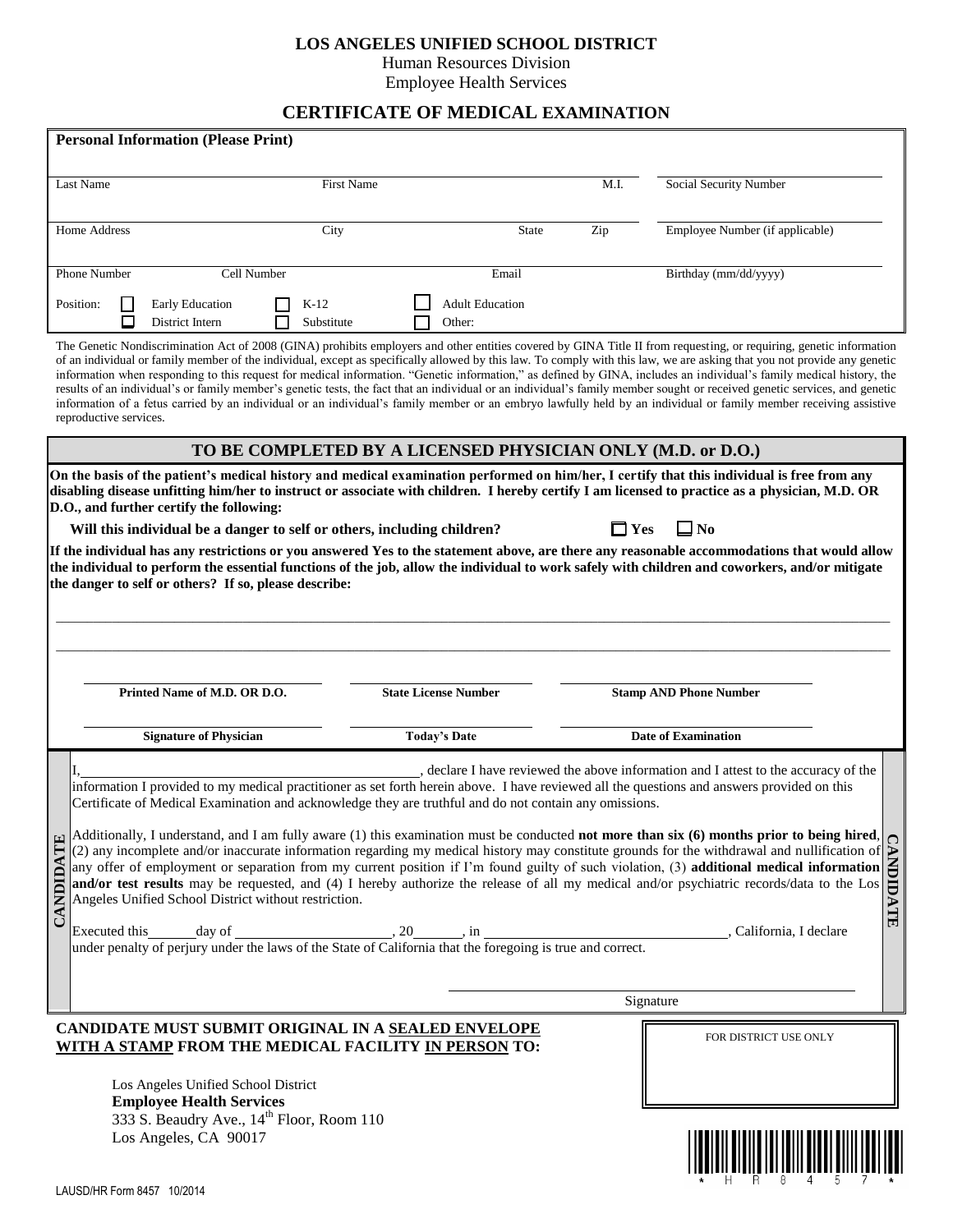#### **LOS ANGELES UNIFIED SCHOOL DISTRICT**

Human Resources Division

#### Employee Health Services

#### **GUIDELINES FOR EXAMINING PHYSICIAN**

The statements below are provided as an aid in the medical examination of applicants for instructional and non-instructional certificated positions in the Los Angeles Unified School District.

#### **PRIMARY FUNCTIONS OF INSTRUCTIONAL PERSONNEL**

Serves in a school or center as a classroom teacher or instructor of one or more subjects and/or grade levels; maintains proper control and a suitable learning environment; and performs other professional duties such as instructional planning, communicating and conferring with students and parents, and supervising the activities of students within and outside the classroom.

#### **PRIMARY FUNCTIONS OF NON-INSTRUCTIONAL PERSONNEL**

Serves in an office, school, or center to provide service in support of students and/or instructional personnel; performs the professional duties of administrative, technical or resource personnel such as physician, nurse, psychologist, librarian, counselor, instructional specialist or manager.

#### **Mental Health**

- 1. Free of disabling psychiatric disorders that will prevent successful performance of the core duties of the position
- 2. Exhibits emotional stability and mental alertness sufficient to cope with a classroom of students

#### **General Physical Abilities**

- 1. Auditory acuity and oral facility sufficient to respond to questions and to impart information to students, staff, and parents
- 2. Able to lift and carry items weighing at least 20 pounds

If your patient is applying for a special education, nursing, or physical therapist position, this may require lifting or restraining disabled students ranging from 50 to 150 pounds, with or without help

- 3. Stamina to sit, stand, and move about for long periods of time and climb stairs
- 4. Visual acuity to read texts and other printed instructional materials

#### **Special Physical Abilities**

- 1. Teacher of physical education:
	- a. Stamina to ensure physical activity such as calisthenics, running, and jumping for sustained periods of time
	- b. Body flexibility and coordination sufficient to bend, stretch, twist, or reach out in order to demonstrate various sports, dance, and other physical education activities
- 2. Teacher of occupational/vocational/trades/crafts subjects:
	- a. Manual dexterity to use hand tools and power equipment
	- b. Auditory acuity to hear conversations in a noisy room and to discriminate among environmental (non-speech) sounds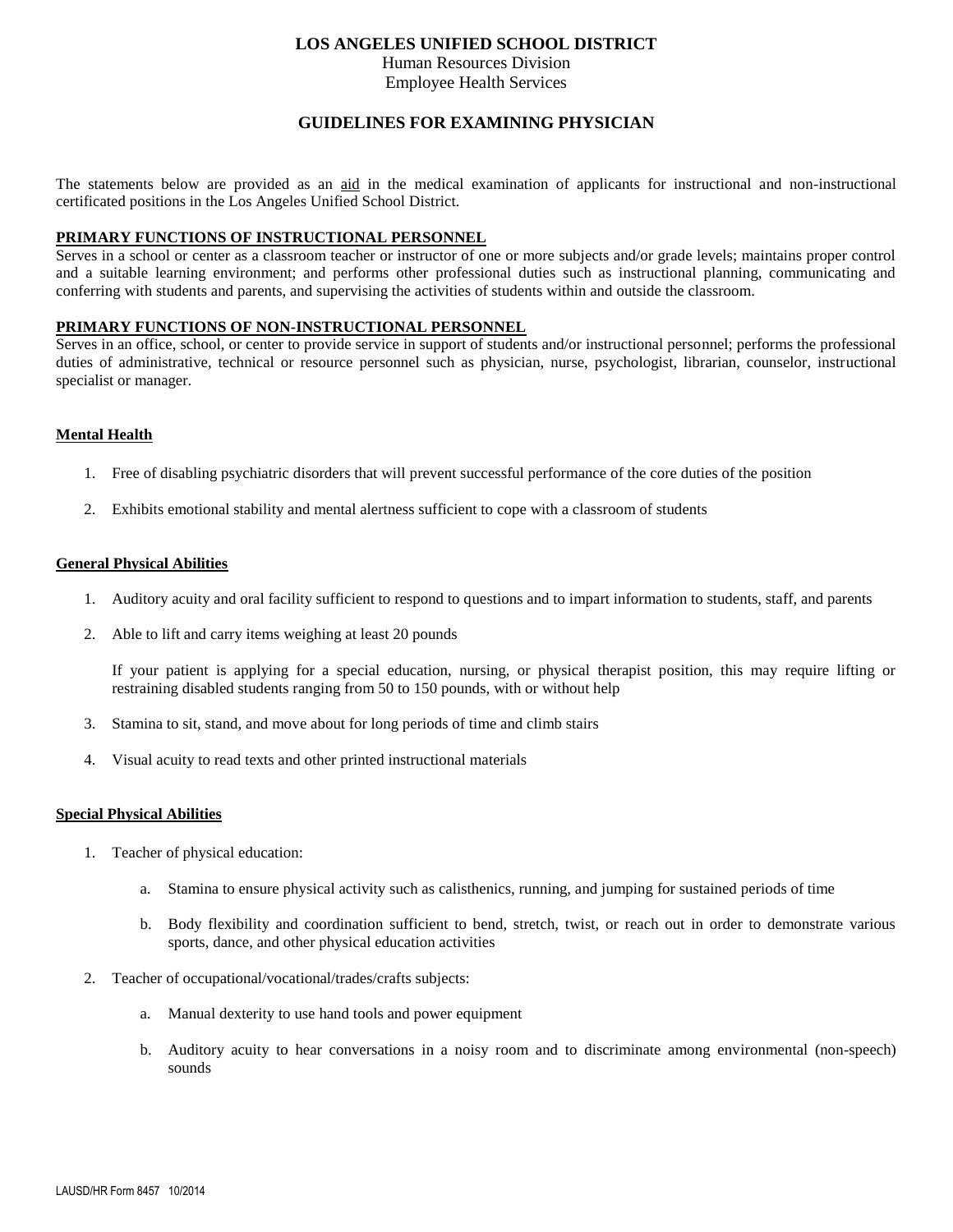



# **Adult Tuberculosis (TB) Risk Assessment Questionnaire**<sup>1</sup>

(To satisfy California Education Code Section 49406 and Health and Safety Code Sections 121525‐121555) To be administered by a licensed health care provider (physician, physician assistant, nurse practitioner, registered nurse)

|                                                                                                                                                                                                                                                                               | Date of Risk Assessment: Date of Risk Assessment:              |  |  |  |  |  |  |
|-------------------------------------------------------------------------------------------------------------------------------------------------------------------------------------------------------------------------------------------------------------------------------|----------------------------------------------------------------|--|--|--|--|--|--|
|                                                                                                                                                                                                                                                                               |                                                                |  |  |  |  |  |  |
| History of positive TB test or TB disease Yes $\Box$ No $\Box$<br>If yes, a symptom review and chest x-ray (if none performed in previous 6 months) should be performed at initial hire.*<br>If no, continue with questions below.                                            |                                                                |  |  |  |  |  |  |
| If there is a "Yes" response to any of the questions 1-5 below, then a tuberculin skin test (TST) or Interferon Gamma Release Assay (IGRA) should<br>be performed. A positive test should be followed by a chest x-ray, and if normal, treatment for TB infection considered. |                                                                |  |  |  |  |  |  |
| <b>Risk Factors</b>                                                                                                                                                                                                                                                           |                                                                |  |  |  |  |  |  |
| 1. One or more signs and symptoms of TB (prolonged cough, coughing up blood, fever, night sweats, weight loss, excessive fatigue)<br>Note: A chest x-ray and/or sputum examination may be necessary to rule out infectious TB. <sup>2</sup>                                   | $\overline{N}$ o $\Box$<br>Yes $\Box$                          |  |  |  |  |  |  |
|                                                                                                                                                                                                                                                                               |                                                                |  |  |  |  |  |  |
| Close contact with someone with infectious TB disease<br>2.                                                                                                                                                                                                                   | No LI<br>Yes $\Box$                                            |  |  |  |  |  |  |
| 3. Birth in high TB-prevalence country**<br>(**Any country other than the United States, Canada, Australia, New Zealand, or a country in Western or Northern Europe.)                                                                                                         | Yes $\Box$<br>$\overline{\mathsf{No}}$ $\overline{\mathsf{L}}$ |  |  |  |  |  |  |
| 4. Travel to high TB-prevalence country <sup>**</sup> for more than 1 month<br>(**Any country other than the United States, Canada, Australia, New Zealand, or a country in Western or Northern Europe.)                                                                      | Yes II<br>$\overline{\mathsf{No}} \ \Box$                      |  |  |  |  |  |  |
| 5. Current or former residence or work in a correctional facility, long-term care facility, hospital, or homeless shelter                                                                                                                                                     | Yes $\Box$<br>$No$ $\Box$                                      |  |  |  |  |  |  |

\*Once a person has a documented positive test for TB infection that has been followed by an x-ray that was deemed free of infectious TB, *the TB risk assessment is no longer required.*

 $^1$  Adapted from a form developed by Minnesota Department of Health TB Prevention and Control Program and Centers for Disease Control and Prevention.

2 Centers for Disease Control and Prevention (CDC). *Latent Tuberculosis Infection: A Guide for Primary Health Care Providers*. 2013.

(http://www.cdc.gov/tb/publications/LTBI/default.htm)

TCB‐01 (12/14) Effective January 1, 2015